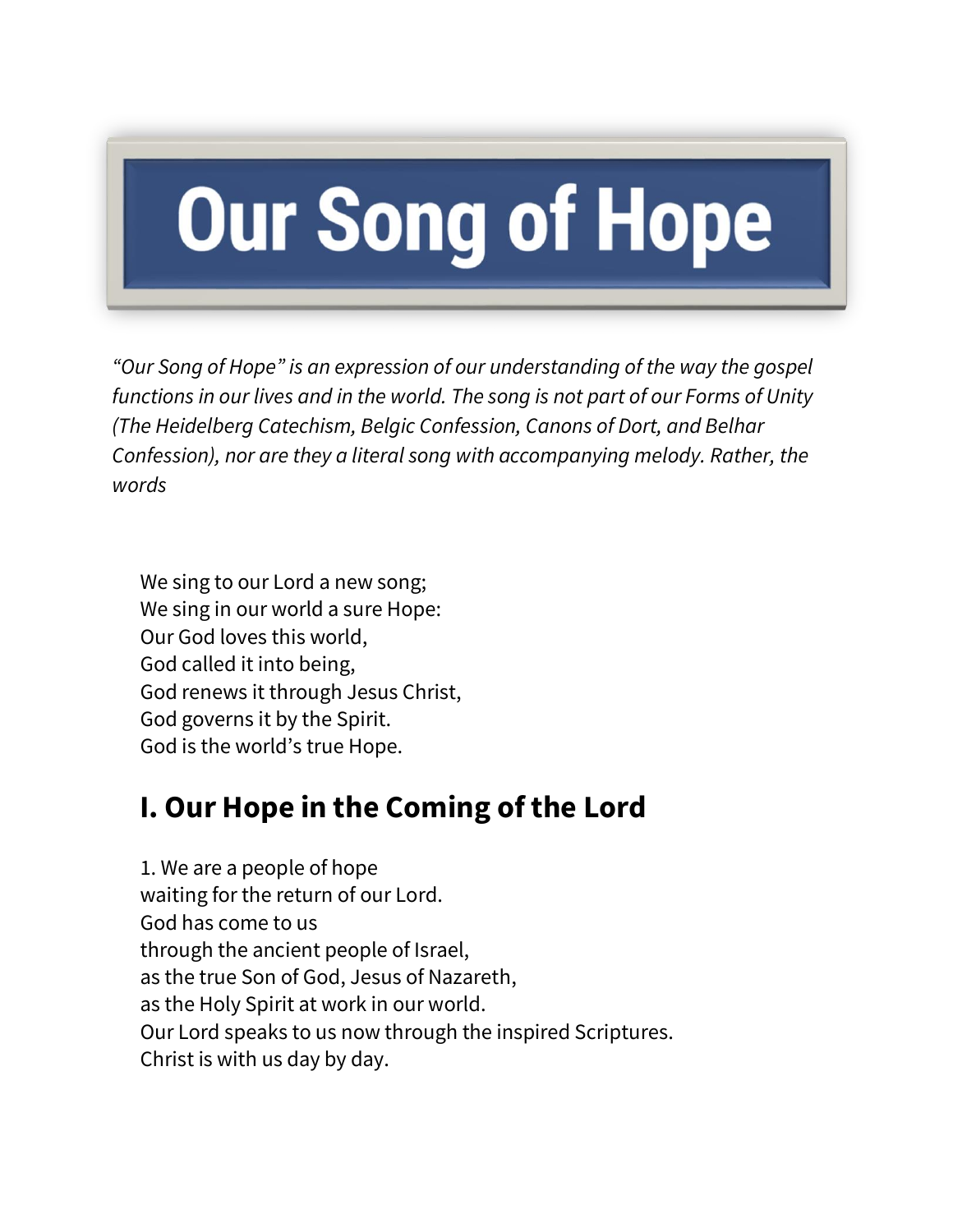# **II. Our Song in a Hopeless World**

2. We know Christ to be our only hope. We have enmeshed our world in a realm of sin, rebelled against God, accepted inhuman oppression of humanity, and even crucified God's son. God's world has been trapped by our fall, governments entangled by human pride, and nature polluted by human greed.

# **III. Jesus Christ our only Hope**

3. Our only hope is Jesus Christ. After we refused to live in the image of God, He was born of the virgin Mary, sharing our genes and our instincts, entering our culture, speaking our language, fulfilling the law of our God. Being united to Christ's humanity, we know ourselves when we rest in Him.

4. Jesus Christ is the hope of God's world. In His death, the justice of God is established; forgiveness of sin is proclaimed. On the day of the resurrection, the tomb was empty; His disciples saw Him; death was defeated; new life had come. God's purpose for the world was sealed.

5. Our ascended Lord gives hope for two ages. In the age to come, Christ is the judge,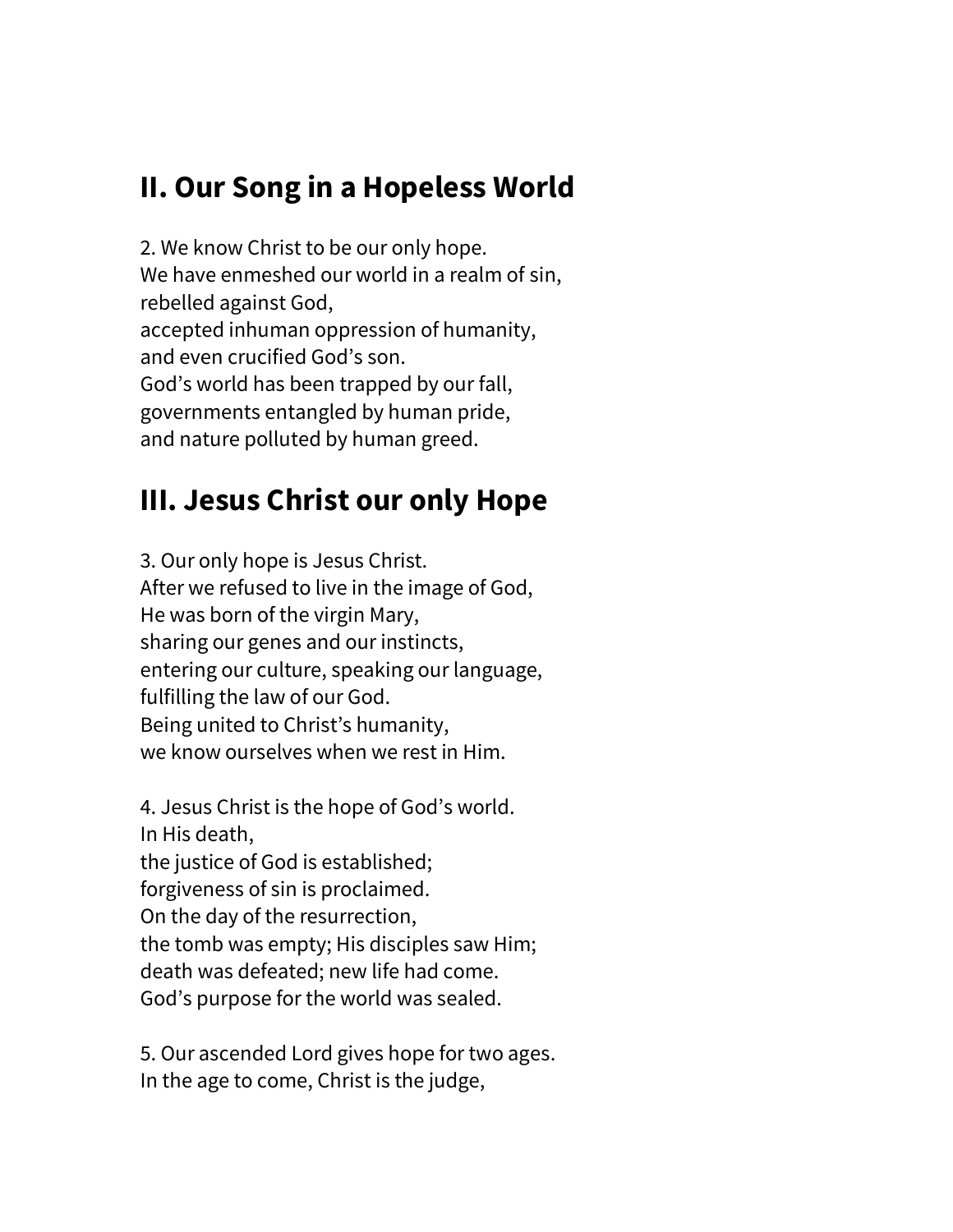rejecting unrighteousness, isolating God's enemies to hell, blessing the new creation in Christ. In this age, the Holy Spirit is with us, calling nations to follow God's path, uniting people through Christ in love.

#### **IV. Our Hope in God's Words**

6. The Holy Spirit speaks through the Scriptures. The Spirit has inspired Hebrew and Greek words, setting God's truth in human language, placing God's teaching in ancient cultures, proclaiming the Gospel in the history of the world. The Spirit speaks truly what the nations must know, translating God's word into modern languages, impressing it on human hearts and cultures.

7. The Holy Spirit speaks through the Church, measuring its words by the canonical Scriptures. The Spirit has spoken in the ancient creeds, and in the confessions of the Reformation. The world is called to bear witness to Christ in faithfulness to the Scriptures, in harmony with the church of the ages, and in unity with all Christ's people.

8. God's Spirit speaks in the world according to God's ultimate word in Christ. In every time and place, in ancient cities and distant lands, in technology and business, in art and education, God has not been left without a witness. The Word has entered where we have failed to go.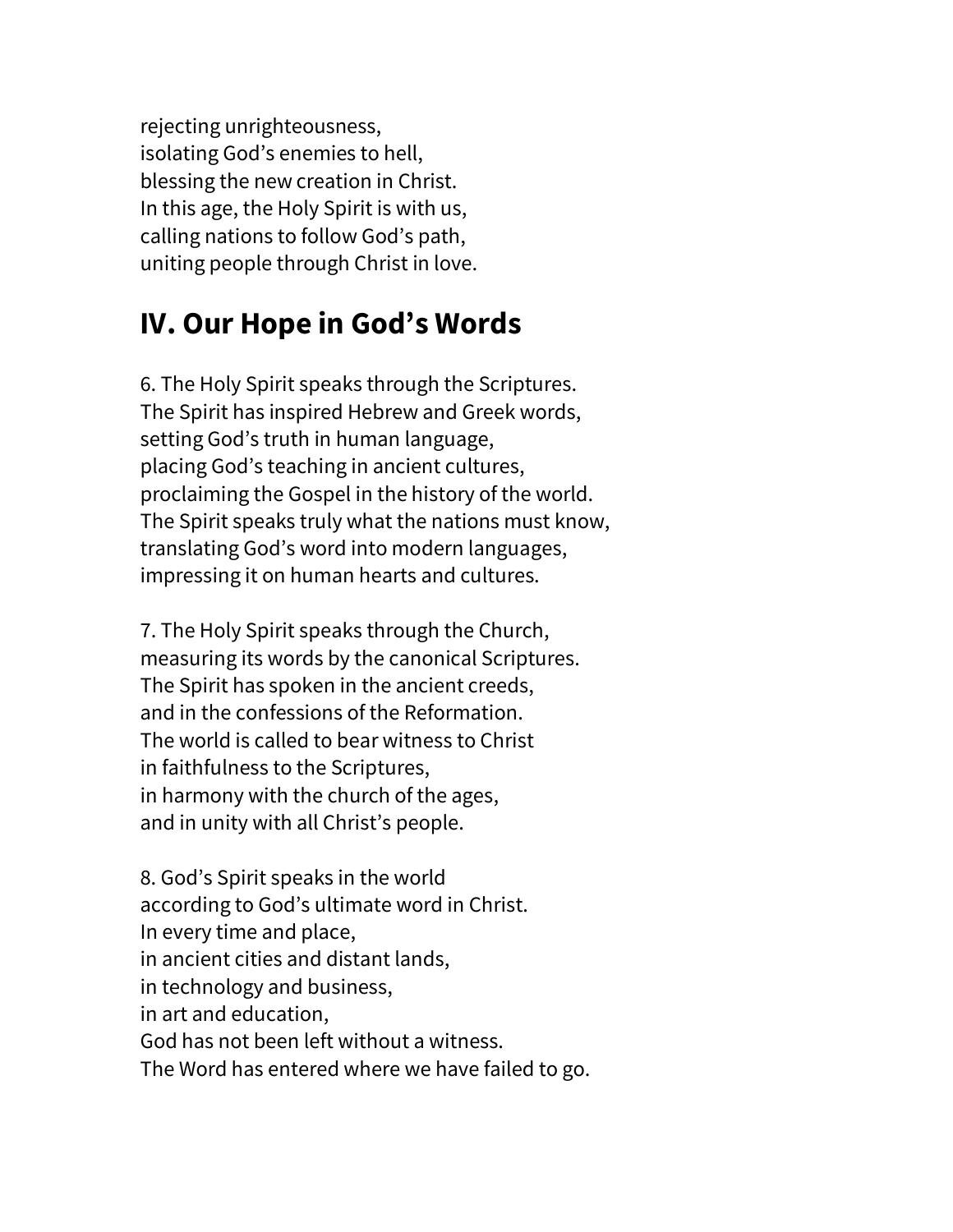9. In each year and in every place we expect the coming of Christ's Spirit. As we listen to the world's concerns, hear the cry of the oppressed, and learn of new discoveries, God will give us knowledge, teach us to respond with maturity, and give us courage to act with integrity.

# **V. Our Hope in Daily Life**

10. As citizens we acknowledge the Spirit's work in human government for the welfare of the people, for justice among the poor, for mercy towards the prisoner, against inhuman oppression of humanity. We must obey God above all rulers, waiting upon the Spirit, filled with the patience of Christ.

11. We pray for the fruits of the Spirit of Christ who works for peace on earth, commands us to love our enemies, and calls for patience among the nations. We give thanks for God's work among governments, seeking to resolve disputes by means other than war, placing human kindness above national pride, replacing the curse of war with international self-control.

12. We hear the Spirit's call to love one another opposing discrimination of race or sex, inviting us to accept one another, and to share at every level in work and play, in church and state,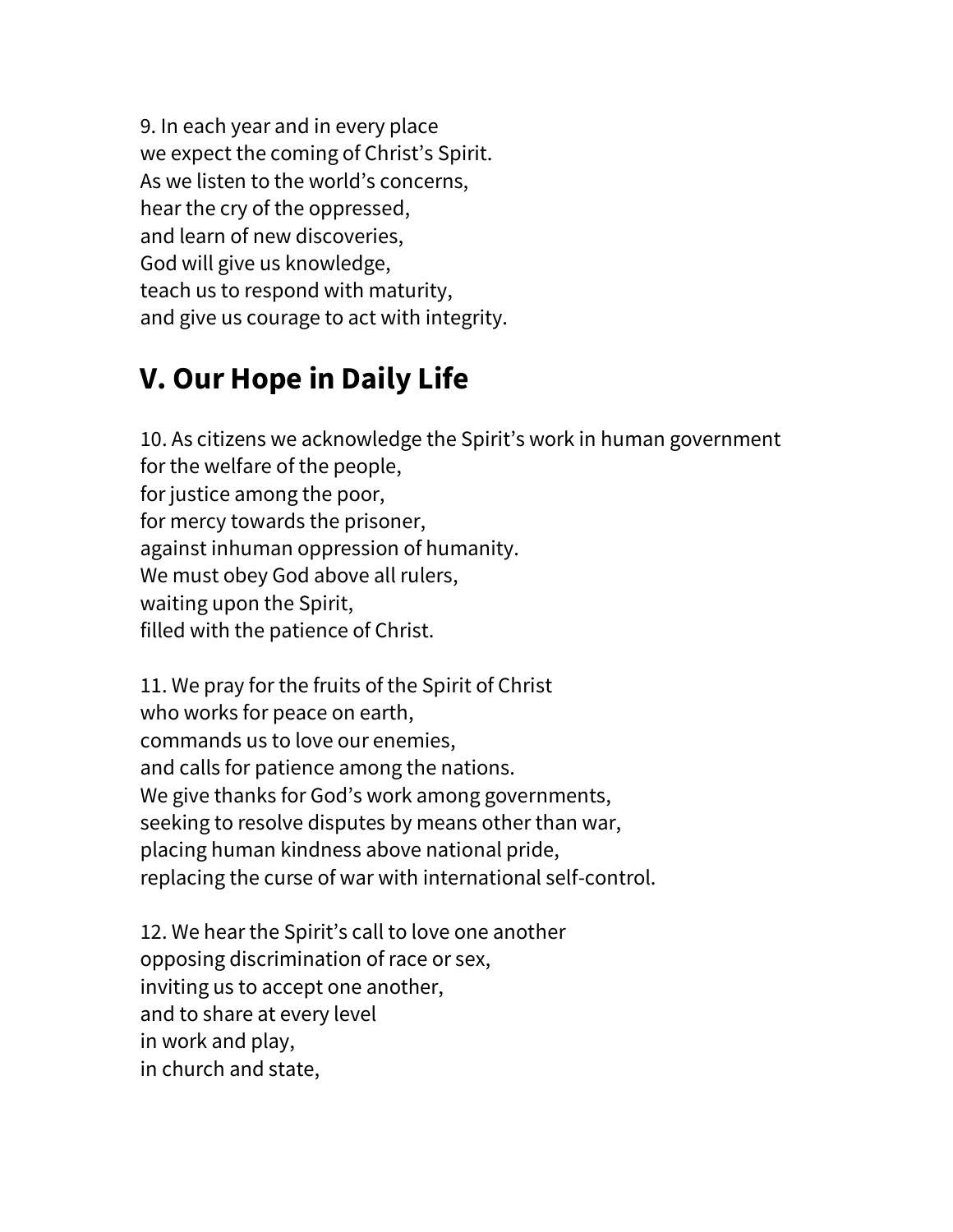in marriage and family, and so fulfill the love of Christ.

13. As male and female we look to the Spirit Who makes us the stewards of life to plan its beginning, to love in its living, and to care in its dying. God makes us the stewards of marriage with its lifelong commitment to love; yet God knows our frailty of heart.

14. The Spirit leads us into Truth– the Truth of Christ's salvation, into increasing knowledge of all existence. He rejoices in human awareness of God's creation and gives freedom to those on the frontiers of research. We are overwhelmed by the growth in our knowledge. While our truths come in broken fragments, we expect the Spirit to unite these in Christ.

## **VI. Our Hope in the Church**

15. Christ elects the church to proclaim the Word and celebrate the sacraments, to worship God's name, and to live as true disciples. He creates a community to be a place of prayer, to provide rest for the weary, and to lead people to share in service.

16. The Holy Spirit sends the church to call sinners to repentance, to proclaim the good news that Jesus is personal Savior and Lord.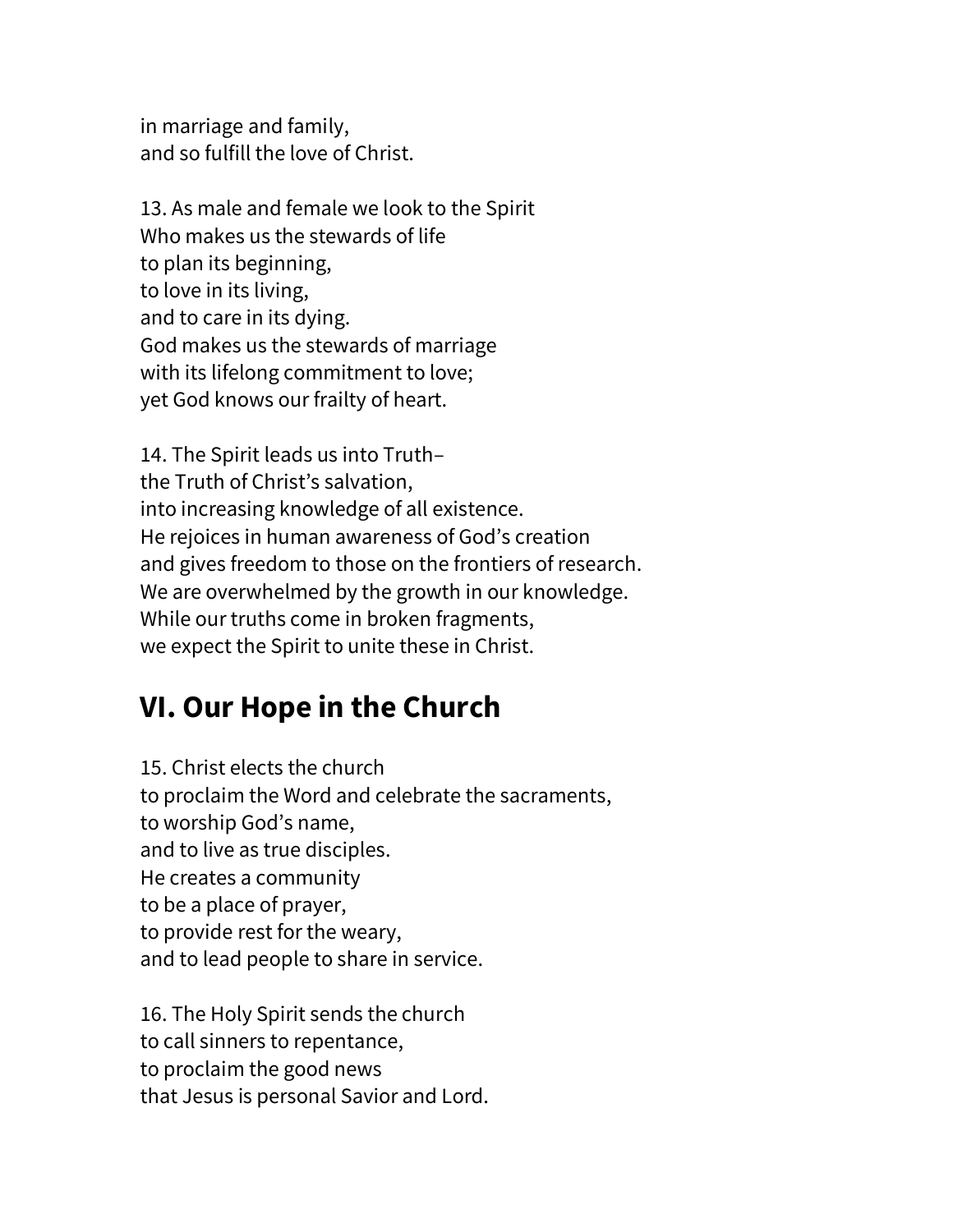The Spirit sends it out in ministry to preach good news to the poor, righteousness to the nations, and peace among all people.

17. The Holy Spirit builds one church, united in one Lord and one hope, with one ministry around one table. The Spirit calls all believers in Jesus to respond in worship together, to accept all the gifts from the Spirit, to learn from each other's traditions, to make unity visible on earth.

18. Christ places baptism in the world as a seal of God's covenant people, placing them in ministry, assuring them of the forgiveness of sins. God knows those who are baptized in Jesus' name, guiding the church gently to lead us, calling us back when we go astray, promising life amid trials and death.

19. Christ places the Lord's table in this world. Jesus takes up our bread and wine to represent His sacrifice, to bind His ministry to our daily work, to unite us in His righteousness. Here Christ is present in His world proclaiming salvation until He comes, a symbol of hope for a troubled age.

#### **VII. Our Hope in the Age to Come**

20. God saves the world through Jesus. Those who call on that name will have life.